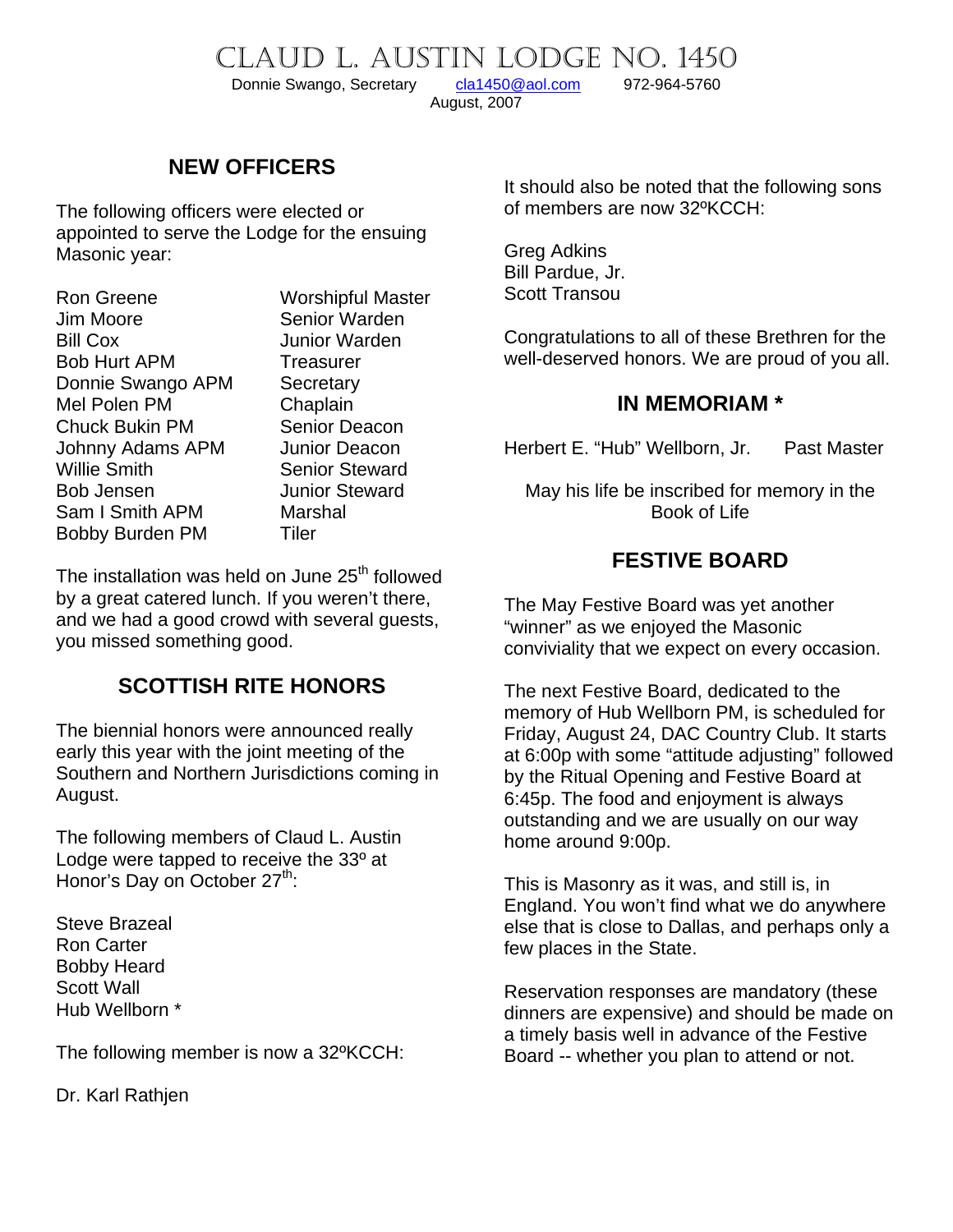## **GET WELL CORNER**

We are always hopeful that our members and their families who are under the weather will get well soon. Most always, they would enjoy getting a call or a card…..I know, first hand.

> Mary Alice Wellborn Tulie Pardue Herb Hale

We hope that is all, but if there are more, please let me know. Communication!

## **SCATTERSHOOTING**

Wondering how these Brethren are doing and just what are they doing:

| <b>Bill Benson</b>    | Dr. Bill Bilsing   |
|-----------------------|--------------------|
| Don Carter            | <b>Ben Casey</b>   |
| Ron Chapman           | <b>Bob Coursey</b> |
| <b>Pete Garver</b>    | Dr. George Hurt    |
| Ed Malone             | Dr. Ted New        |
| <b>Richard Sandow</b> | <b>Bill Scott</b>  |

There are others…..they are not forgotten. We'll wonder about them next time. In the meantime, whatever we hear from those listed will be reported in the next newsletter.

#### **JACOB AND REBECCA**

Jacob, age 92, and Rebecca, age 89, living in Florida, are all excited about their decision to get married.

They go for a stroll to discuss the wedding, and on the way they pass a drugstore.

Jacob suggests they go in and he addresses the man behind the counter: "Are you the owner?"

The pharmacist answers, "Yes."

Jacob: "We're about to get married. Do you sell heart medication?"

Jacob: "How about medicine for circulation?"

Pharmacist: "All kinds."

Jacob: "Medicine for rheumatism and scoliosis?"

Pharmacist: "Definitely."

Jacob: "How about Viagra?"

Pharmacist: "Of course."

Jacob: "Medicine for memory problems, arthritis, jaundice?"

Pharmacist: "Yes, a large variety. The works."

Jacob: "What about vitamins, sleeping pills, Geritol, antidotes for Parkinson's disease?"

Pharmacist: "Absolutely."

Jacob: "You sell wheelchairs and walkers?"

Pharmacist: "All speeds and sizes."

Jacob: "We'd like to use this store as our Bridal Registry."

#### **COMING EVENTS**

| Friday, August 24    | Festive Board *       |
|----------------------|-----------------------|
| Monday, August 27    | <b>Stated Meeting</b> |
| Friday, November 9   | Festive Board *       |
| Monday, November 26  | <b>Stated Meeting</b> |
| Saturday, December 8 | Holiday Brunch *      |

\* Dining Members Only

#### **JEWISH HUMOR**

Q: How do Jewish wives get their children ready for supper?

A: They put them in the car.

Pharmacist: "Of course we do."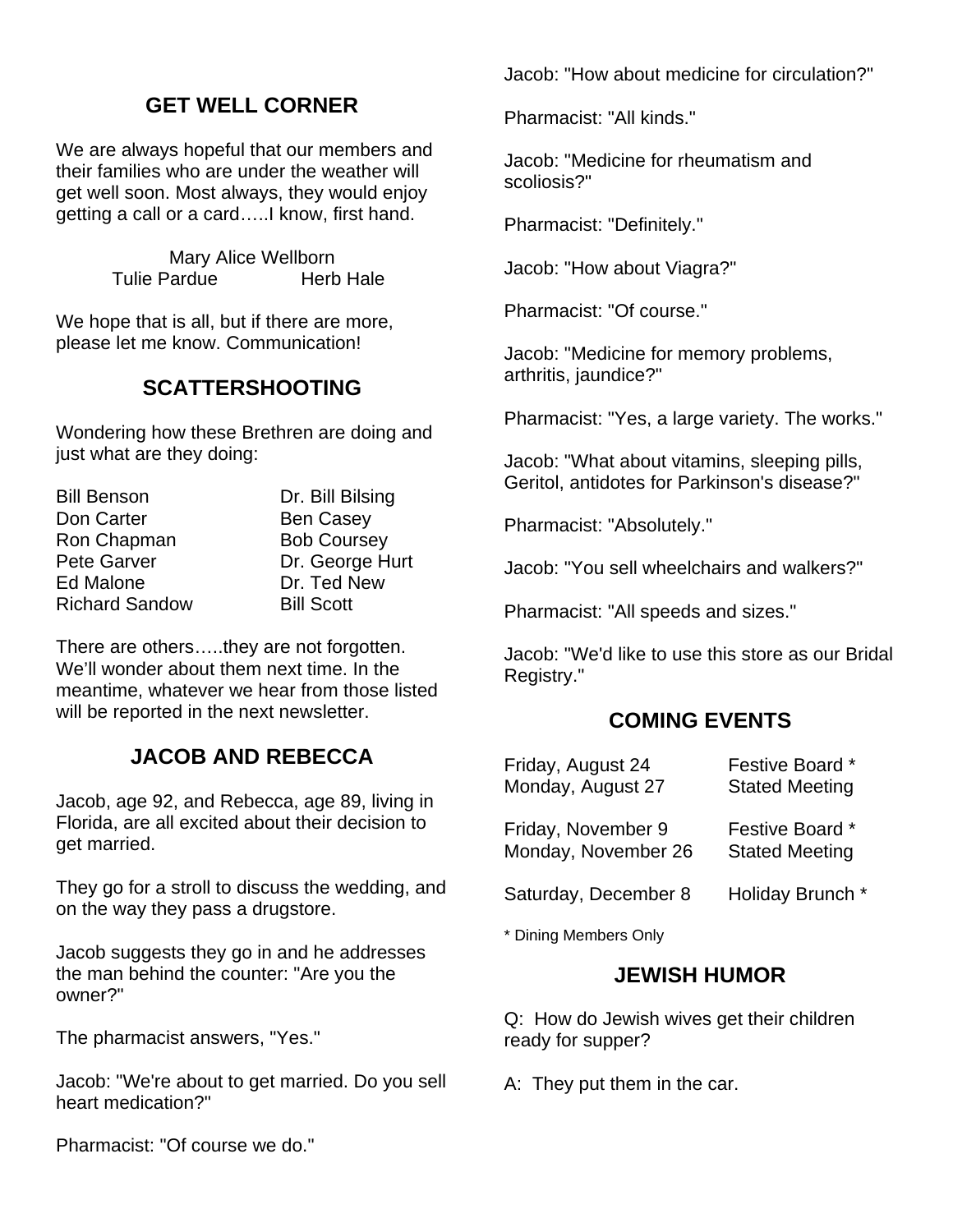#### **SAM I. SMITH RECEIVES 60-YEAR AWARD**

The famous, and sometimes infamous, Brother Sam I. Smith APM was presented his 60-Year Grand Lodge Award at the Installation.

He remarked that, of all the Lodges he belongs to, including his Mother Lodge, Waxahachie No. 90, Claud L. Austin Lodge is his favorite.

We are proud to count Sam I as one of us and congratulate him for this high achievement.

# **ROSTER UPDATES**

So far, there have been two requests for every member to complete a form, which will provide current roster information so we can "go to press." Many have now responded, but the following (24/69) have yet to do so……please cooperate and do so ASAP (if you need another form, please let me know @ 214-957- 9251):

Doug Adkins Bill Benson Bill Bilsing Bill Bilsing III ET Boon Don Carter Bob Coursey Frank Everts Herb Fain Pete Garver Herb Gold Herb Hale Leonard Harvey Mitch Breier George Hurt Mike Pappas Richard Sandow Charles Seay Plez Transou Bob Walker Ron Chapman Bob Smith Charles Brodnax Ray Skinner

# **WHO ARE THESE BROTHERS**



## **HINDU SPOTS**

For centuries, Hindu women have worn a spot on their foreheads.

We have always naively thought that it had something to do with their religion. The Indian Embassy in Washington, D.C. has recently revealed the true story:

When a Hindu woman gets married, she brings a dowry into the union. On her wedding night, the husband scratches off the spot to see whether he has won a convenience store, a gas station, a donut shop or a motel in the United States. If not, he must take a job in India answering telephones giving technical advice.

## **WHERE DO PETS COME FROM**

A newly discovered chapter in the Book of Genesis has provided the answer to 'Where do pets come from?'

Adam said, 'Lord, when I was in the garden, you walked with me every day. Now I do not see you any more. I am lonesome here and it is difficult for me to remember how much you love me. And God said 'No problem. I will create a companion for you that will be with you forever and who will be a reflection of my love for you so that you will love me even when you cannot see me. Regardless of how selfish or childish or unlovable you may be, this new companion will accept you as you are and will love you as I do, in spite of yourself.'

And God created a new animal to be a companion for Adam. And it was a good animal. And God was pleased. And the new animal was pleased to be with Adam and it wagged its tail.

And Adam said, 'Lord, I have already named all the animals in the Kingdom and I cannot think of a name for this new animal.'

And God said, 'No problem. Because I have created this new animal to be a reflection of my love for you his name will be a reflection of my own name, and you will call him Dog.'